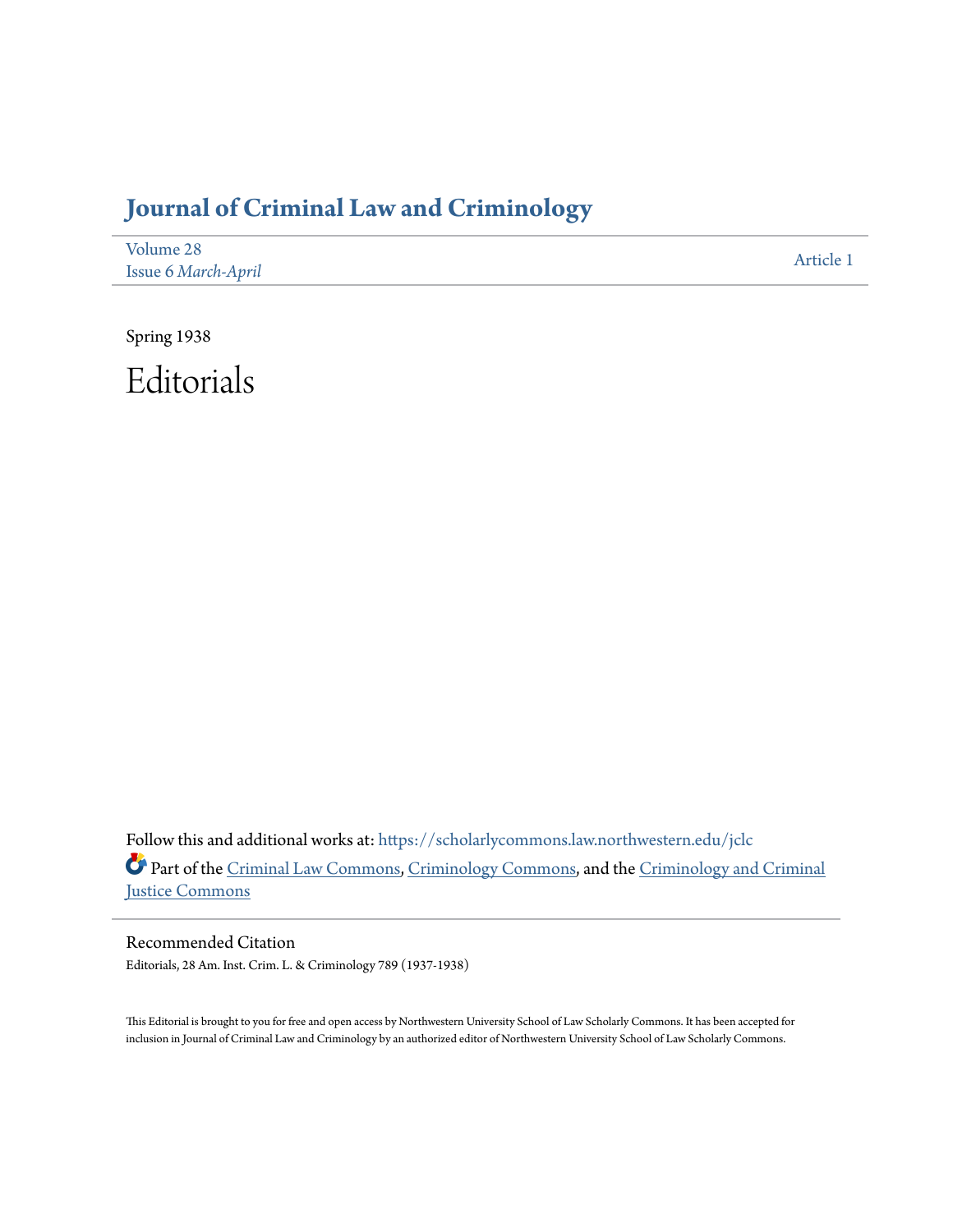## EDITORIALS

## EDWARD SHERMAN LINDSEY RETIRES

The Honorable Edward Sherman Lindsey, of Warren, Pennsylvania, has long been associated with this Journal and with the American Institute of Criminal Law and Criminology. In fact he may be described as a charter member of the Journal's Editorial staff for his name appears in the list of Associate Editors on our number one of volume one.

In our number three of volume nineteen, November, 1928, he is first designated as Treasurer of the Institute, succeeding Mr. Bronson Winthrop of New York City who had held that office since the creation of the Institute in 1909.

He practiced law in Warren, Pa., from 1895 to 1920. In 1915 he was a member of the Pennsylvania House of Representatives and was Presiding Judge of the 37th Judicial District of Pennsylvania from 1920 to 1922.

In the files of this Journal Mr. Lindsey's name appears sixty times as author of committee reports, original articles and reviews: a record of which we are all properly proud.

During many years he was chairman of the Institute's Committee on Indeterminate Sentence, Release on Parole and Pardon. In that capacity he published six reports of the committee in this Journal in the course of a half dozen consecutive years. The last of these appeared in Volume XI, 1920-1921. In these reports Judge Lindsey supplied the readers of this Journal and the public generally with complete and accurate information concerning the program of legislation pertaining to the indeterminate sentence to release on parole and to pardon in every state in the Union. These reports alone have afforded a great advantage at the time and later to men and women everywhere who were interested in promoting legislation of this character. It is impossible to estimate the value of this work. Suffice it to say that it is of the highest constructive order.

Mr. Lindsey, in his profession, is a scholar of the first line. He is painstaking to a degree. A glance at the titles of books that he reviewed for this Journal during his active career affords an index to the language tools he has at his command for he has reviewed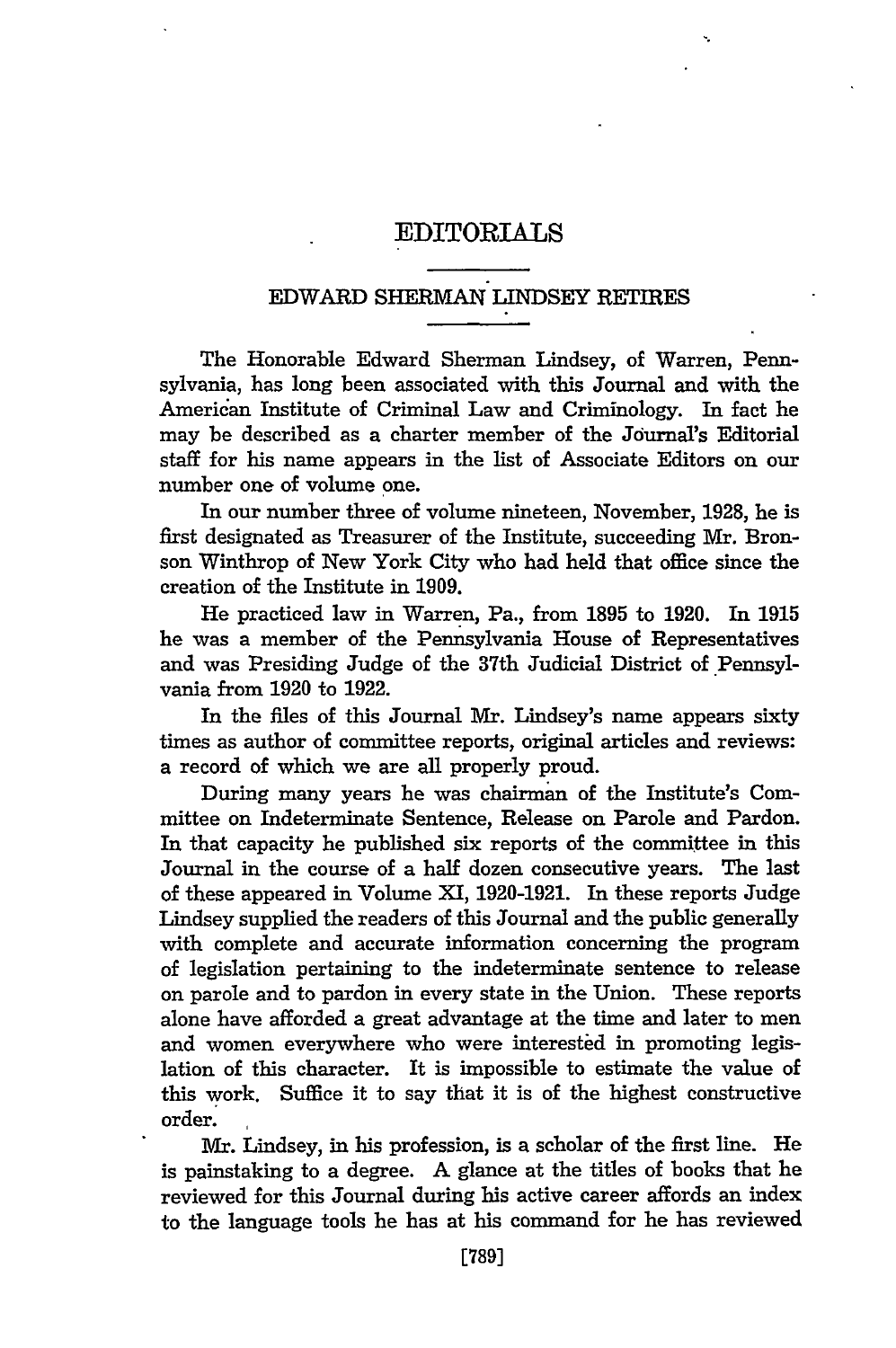books that are printed in the French, German, Spanish and Italian languages as well as in English. And, incidentally, the review editor could always be assured that if Mr. Lindsey promised a review his copy would be forthcoming in due time.

He is a man of catholic interests outside the limits of what strictly applies to his own profession. He is a member of the American Geographical Society, the American Society of Naturalists, American Folk Lore Society, the American Historical Association, the American Political Science Association, the American Society of International Law, the American Sociological Society, the American Anthropological Association and he is a member and Fellow of the American Association for the Advancement of Science, as well as of the Bar Associations of his state and nation. Not only is he a member of many learned societies that, from the viewpoint of the legal fraternity are non-professional, but he has been a frequent attendant at their annual conclaves and a genial and discriminating contributor to their current discussions.

**ROBERT** H. **GAULT.**

## GAMBLER **AND GAMBLEE**

The tendency to run a risk for unusual reward is not abnormal. It is regarded as heroic by society if the risk is the individual's and the reward is society's, witness the *brave* soldier who risks his life to save the regiment's battle flag-save it from the enemy, yes; save it for himself, no.

This risk-taking, especially **if** the profits would accrue to the individual, is a characteristic of youth, and normally in old age is replaced by conservatism. Neither is immoral, but if excessive it is bad as are all excesses. However, since age imposes its morals upon youth, risk-taking is regarded as bad. [The terms here used are the terms of the participants. The title is a coined word.-Ed.] But, conversely, by the perennially immature-minded persons risktaking is regarded as not bad: deaf ears are particularly deaf in the immature and in them mature judgments and advice cannot be heeded.

There is something about the word "Gambler" which appeals as super-mature to the minds of persons who, perhaps from self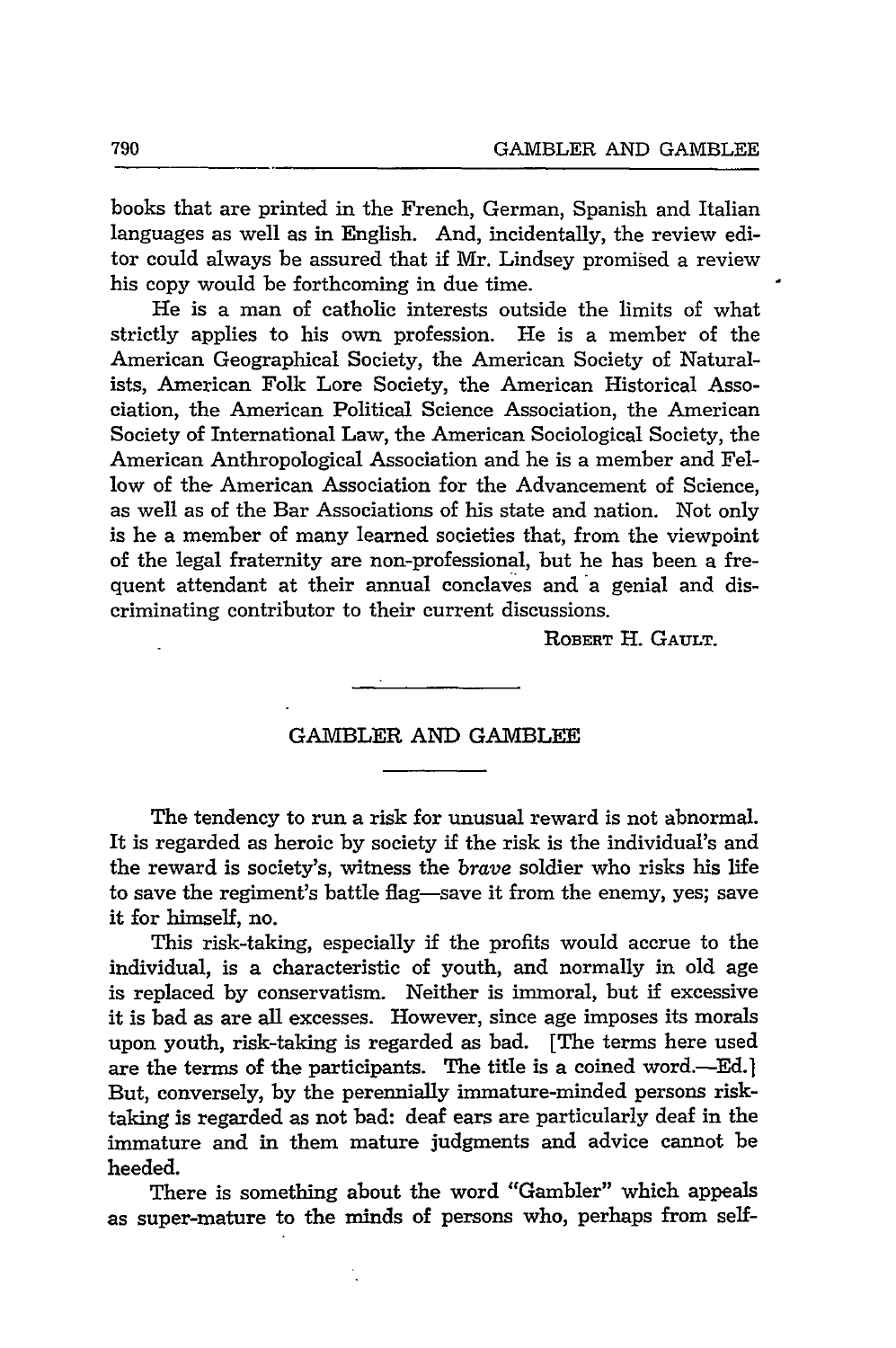unrecognized immaturity, have not achieved the varied successes in life which would give them well based and publicly acclaimed recognition. Persons are flattered to speak of themselves or be spoken of as gamblers. For this flattery there is a price: flattery reduces the ability of true self-evaluation, and loss of that diminishes the ability of true evaluation of the self in relation to the environment and its pleasant duties and unpleasant obligations.

What must not be lost sight of is the incontrovertible fact that persons of average maturity may gamble as a form of play. ("Play" here is used in the sense of oneself pro tem setting aside one's own dignity and lowering one's maturity like an uncle getting down on all fours to let his baby nephew play pick-a-pack or "horsie," and is not used in the athletic or sport sense of rules-abiding rivalry "non-fatal, so we may fight or contest again.") Being of average maturity, their occasional gambling is with money not needed for bread-and-butter existence. Being of average maturity, they do not have the delusional belief that their individual necessity will in some mystic way be an influential factor in bringing them success or luck.

However, those are the fallacies of the "gamblees," those immature personalities who are exploited by "career gamblers." Because the rewards, if any, would accrue to them as individuals and not to society, gamblees take risks where the rewards are not proportional to the risk. They are flattered by the appellation of the title "Gambler." They lose their already limited (immature) sense 'of proportion. They lose appreciation of normal pleasures and of duty. Losing caste, they find caste in lower and ever lower strata of society with lower and lower standards of industry, conduct, and ethics, until they sink to a sub-standard level known as degradation of personality, mind, body, and estate. They are not happy but serious. They have a vague delusion that necessity influences result. "Come seben; baby needs a new pair of shoes," which restated to show the fallacy would sound like, "Because the baby needs a new pair of shoes, seven should--will--must come" irrespective of physical laws as gravity and momentum. They risk reserves needed for sustenance and content themselves with fantastic thoughts of future, unascertained or uncertain, great but unearned rewards. They seek to gain at the hurt or loss of another, of anyone. Their combined efforts and investment are non-constructive, and unlike business, industry, research, or education, do not increase the wealth or value of society. They leave themselves thoroughly exposed to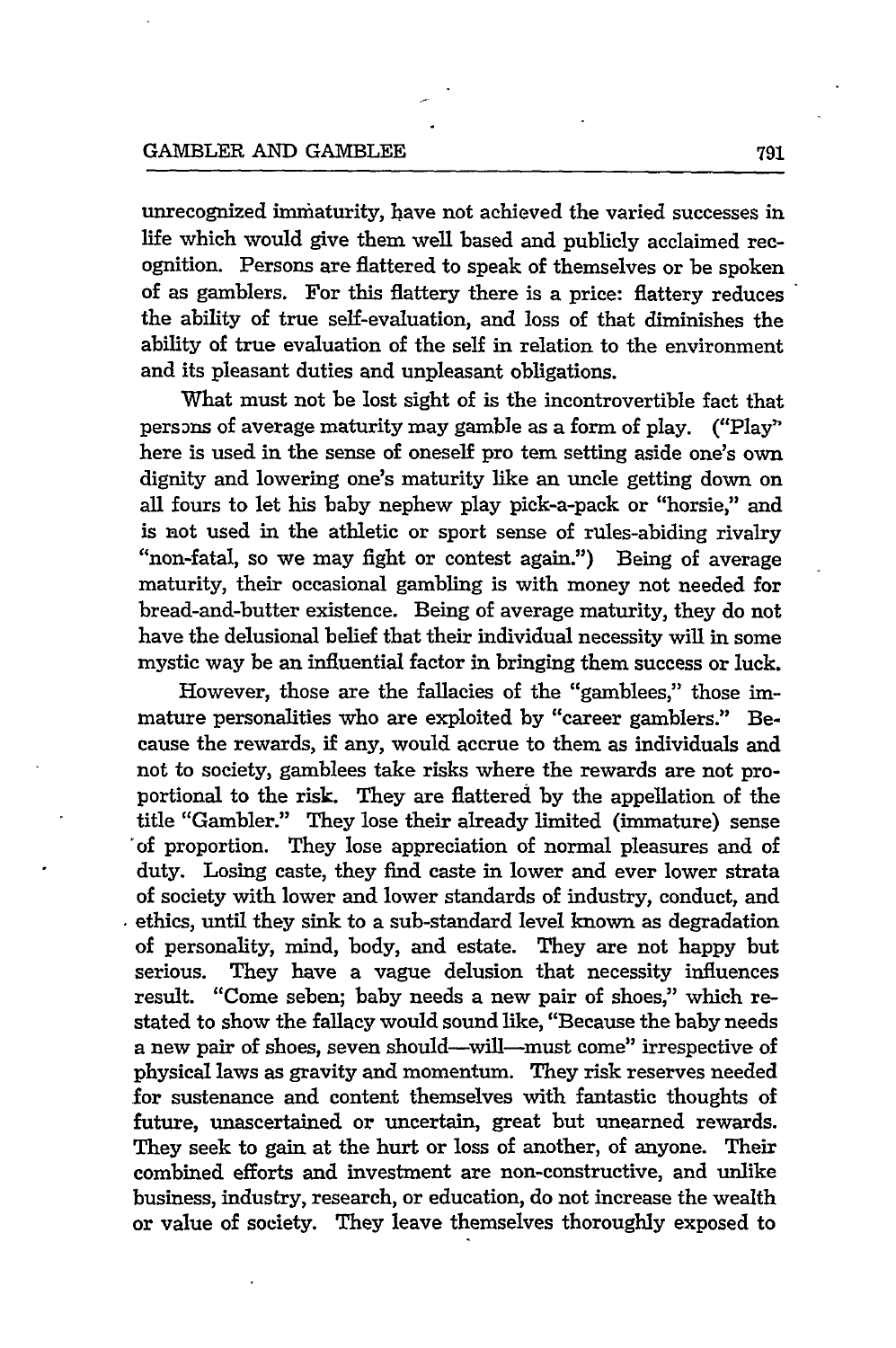danger with only limited hope of disproportionate gain. Such judgment is immature.

The mental deviation and decline of gamblees appears to be allied to a psychosis.' It resembles the well recognized syndrome or combination of symptoms in the equally incurable mental state known as Dementia Praecox, whose victims need their delusions of compensation (the ugly girl believing that somehow she is beautiful or the crippled boy believing he is straight and strong) but meanwhile ignore realities and ignore "noblesse oblige" or other obligations and opportunities, eventuating in mental and social deterioration and degradation until emotionally and in estate they are ablated or washed out.

The gambler is both like and unlike his exploited victim, the so-called gamblee. The gambler makes his living from the gambling efforts of the gamblees much as an employer makes his living from the employing (working) of his employees. He has been a gamblee and has become degraded in his sense of right and wrong, in his sense of restraint, in his choice of companions. However he has added cunning and ruthlessness and a delusion that he is unconquerable for some mystic reason, whereby aided and abetted by his relatively greater skill he can exploit and live off the less mature. Next in his mental evolution he reaches the conclusion that it is right for him to do so, no matter how, and that morally he should alter the odds or the laws of chance so that he must always or eventually win and all others lose.<sup>2</sup> In order to maintain caste. he degrades all others; in his mind he regards all others as degraded and in fact he attempts to degrade others by bribery, by glamor, by unwholesome sexual opportunities, and by criminalism. An illustration of the contempt in which he holds his suckers or victims is his name for them; "Horse nuts" is what the gambler calls the habitués of the bookie dumps. He expects and provides opportunities for the women players to get gonorrhea and syphilis and narcotics realizing that their panic and greater need will make them more reckless, all to their loss and his gain.<sup>3</sup>

<sup>&</sup>lt;sup>1</sup> The vicarious excitements of gambling exhausts emotions as much as delusions exhaust the emotional life of cases in insanity; the intensity and frequency of them in actuality and in anticipation are the milestones of the mental and emotional delapidation.

**<sup>2</sup>At** heart he too remains a gamblee, betting his own money with other bookies "when the fix is in" and explains his losses **by** claiming that *he* was "double-crossed."

s Blackmail gets them more firmly within his clutches.